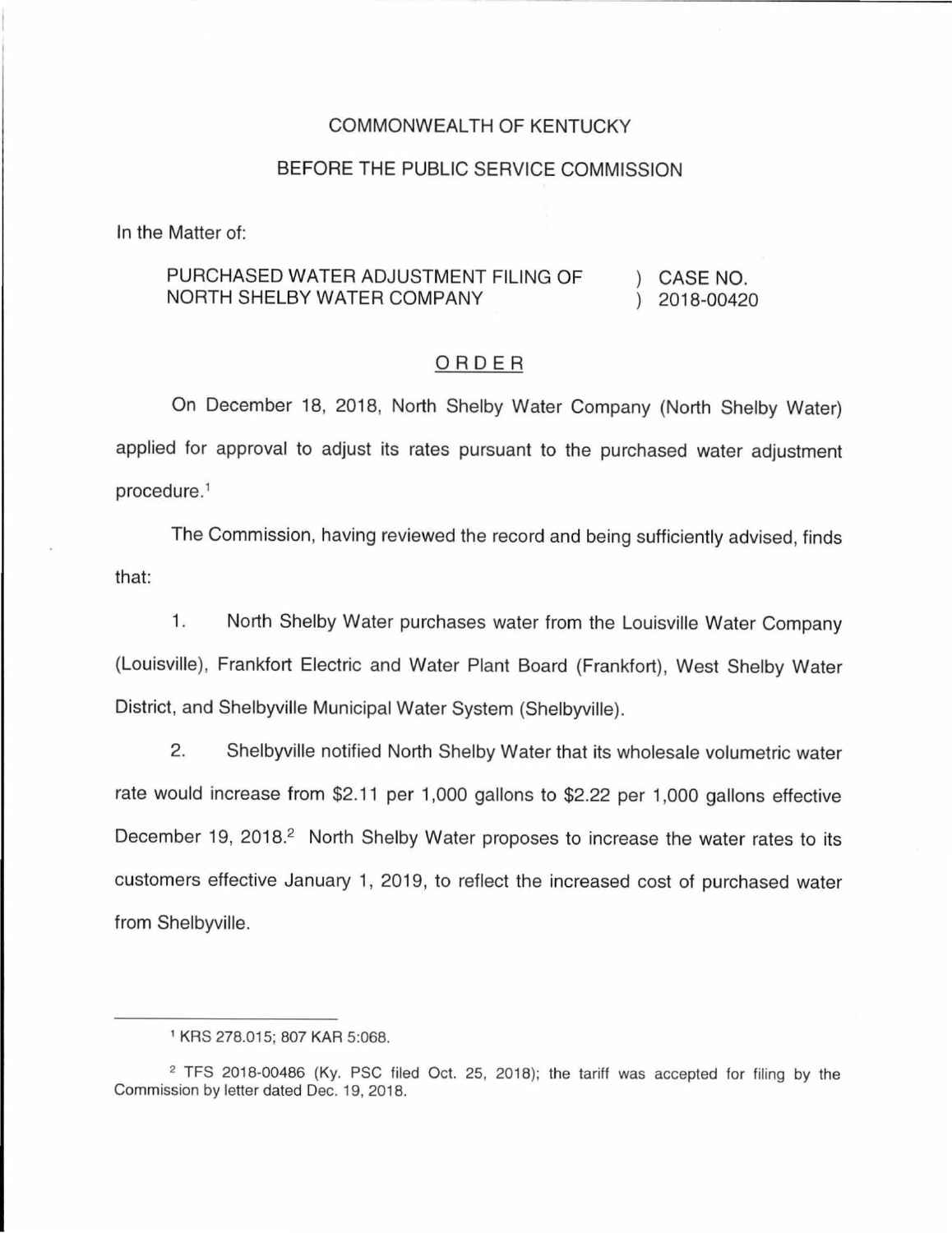3. North Shelby Water proposed a purchased water adjustment factor of \$0.04 per 1 ,000 gallons in its application

4. During the 12 months ended November 30, 2018, North Shelby Water purchased 258,072,000 gallons of water from Louisville, 108,052, 100 gallons of water from Shelbyville, and 75, 185,000 gallons of water from Frankfort. During the same period, North Shelby Water sold 375,945,900 gallons of water. The increase in the cost of purchased water is \$11 ,885.73, resulting in a purchased water adjustment factor of \$0.04 per 1,000 gallons.

5. The purchased water adjustment factor of \$0.04 per 1,000 gallons, as calculated in Appendix A to this Order, is fair, just, and reasonable, and should be approved.

6. North Shelby Water's proposed rates should be approved.

7. The rates as set forth in Appendix B to this Order, are fair, just, and reasonable, and should be approved for water service rendered by North Shelby Water on and after January 1, 2019.

IT IS THEREFORE ORDERED that:

1. The purchased water adjustment factor of \$0.04 per 1,000 gallons is approved.

2. The rates proposed by North Shelby Water are approved.

3. The rates as set forth in Appendix B to this Order are approved for water service rendered by North Shelby Water on and after January 1, 2019.

-2- Case No. 2018-00420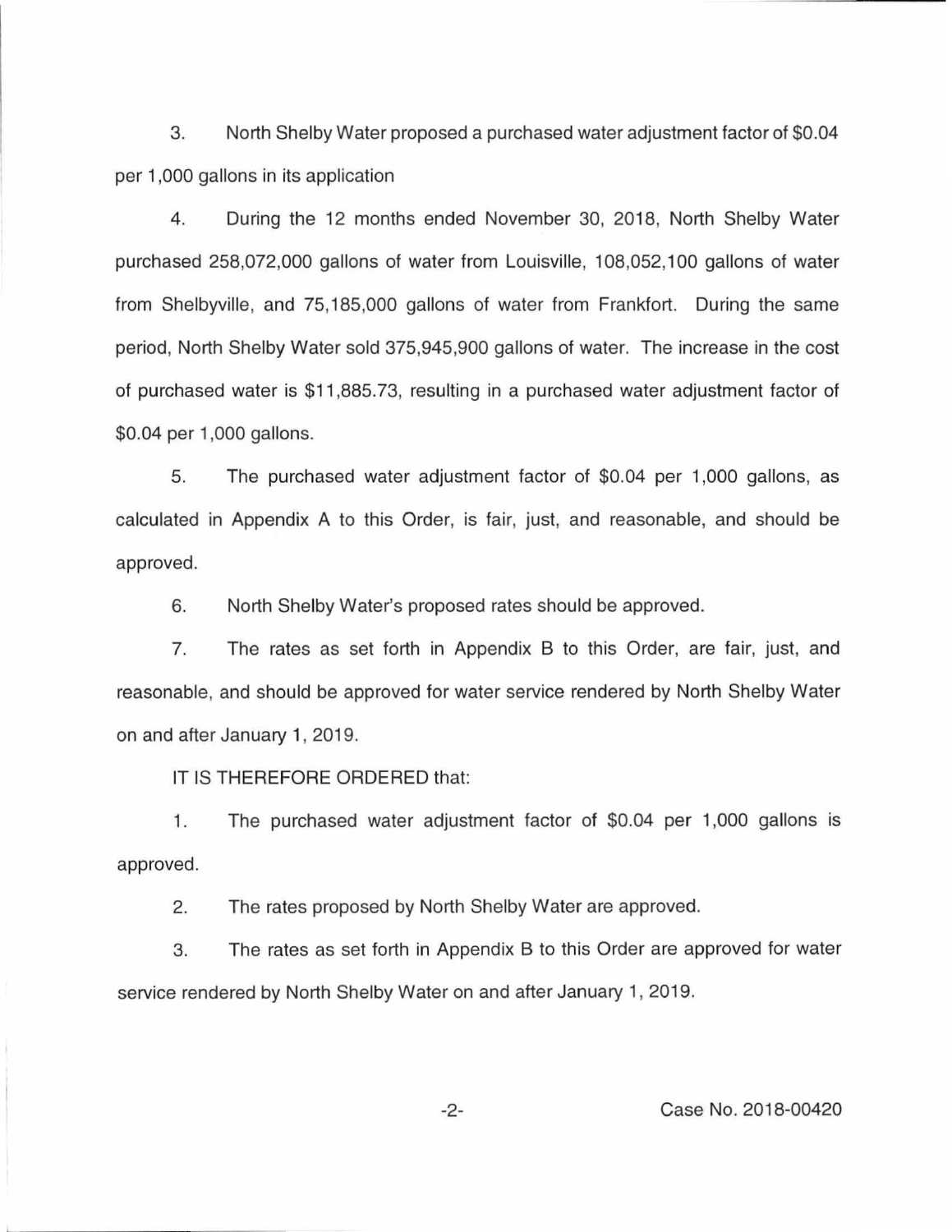4. Within 20 days of the date of entry of this Order, North Shelby Water shall file with the Commission, using the Commission's electronic Tariff Filing System, revised tariff sheets showing the rates approved herein.

5. This case is hereby closed and will be removed from the Commission's docket.

# [REMAINDER OF PAGE INTENTIONALLY LEFT BLANK]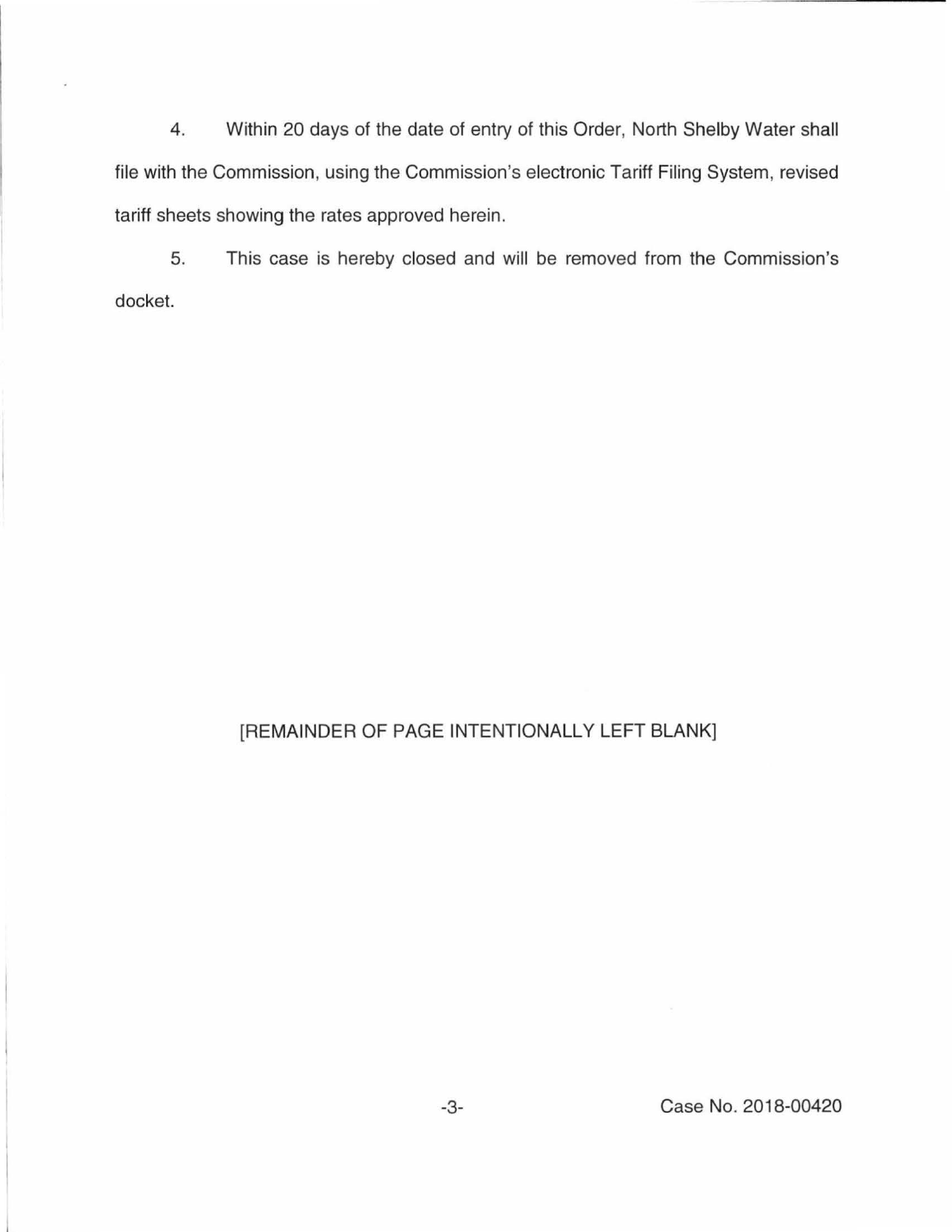By the Commission



ATTEST: **CALExecutive Director** 

Case No. 2018-00420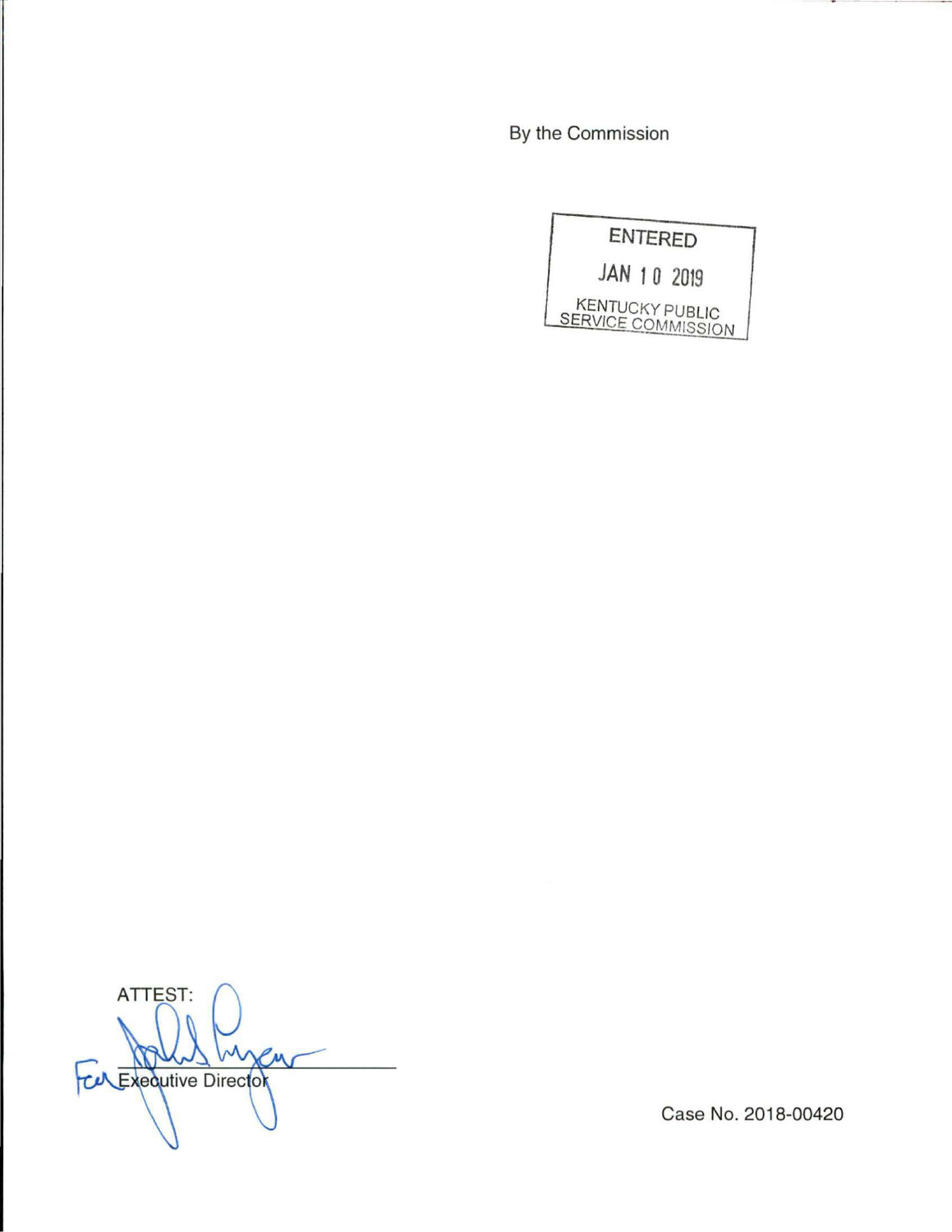## APPENDIX A

# APPENDIX TO AN ORDER OF **THE** KENTUCKY PUBLIC SERVICE COMMISSION IN CASE NO. 2018-00420 DATED **JAN 1 0 2019**

|                                                                                            | <b>New Rate</b>                             | <b>Base Rate</b>                                         |  |
|--------------------------------------------------------------------------------------------|---------------------------------------------|----------------------------------------------------------|--|
| Frankfort<br><b>Purchases in Gallons</b><br>Wholesale rate                                 | 75,185,000<br>NO CHANGE                     | 75,185,000<br>NO CHANGE                                  |  |
| Shelbyville<br><b>Purchases in Gallons</b><br>Wholesale rate                               | 108,052,100<br>\$2.22/1,000<br>\$239,875.66 | 108,052,100<br>\$2.11/1,000<br>\$227,989.93              |  |
| Louisville<br><b>Purchases in Gallons</b><br>Wholesale rate                                | 258,072,000<br><b>NO CHANGE</b>             | 258,072,000<br>NO CHANGE                                 |  |
| Total                                                                                      | \$239,875.66                                | \$227,989.93                                             |  |
| Increased water cost                                                                       |                                             | \$11,885.73                                              |  |
| Increased water cost<br>Divided by Gallons sold/1,000<br>Purchased water adjustment factor |                                             | \$11,885.73<br>375,945,900<br>\$0.0316 per 1,000 Gallons |  |
|                                                                                            |                                             | or \$ 0.04 per 1,000 Gallons                             |  |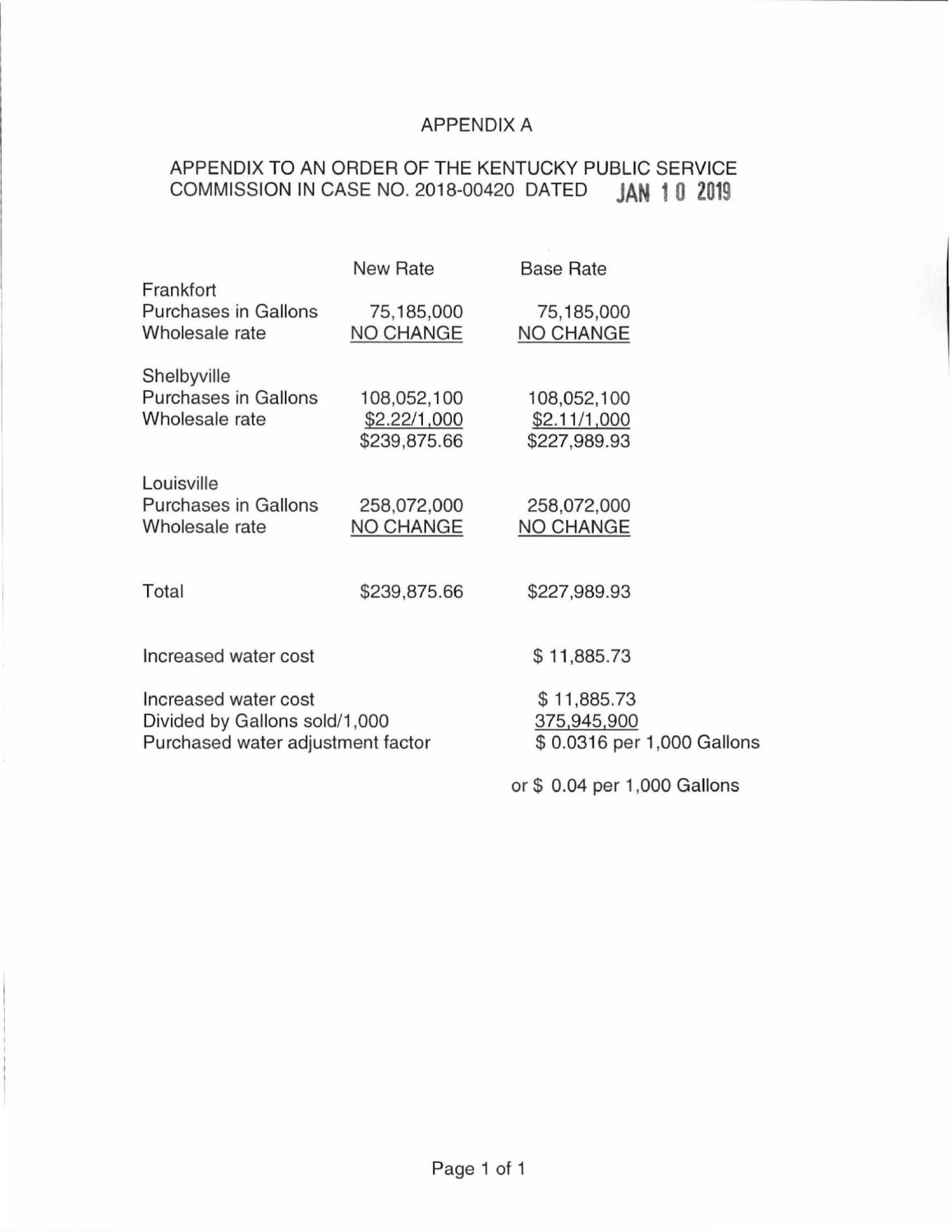## APPENDIX B

# APPENDIX TO AN ORDER OF THE KENTUCKY PUBLIC SERVICE COMMISSION IN CASE NO. 2018-00420 DATED **JAN 1 0 2019**

The following rates and charges are prescribed for the customers in the area served by North Shelby Water Company. All other rates and charges not specifically mentioned herein shall remain the same as those in effect under the authority of the Commission prior to the effective date of this Order.

### Monthly Water Rates

## 5/8 x 3/4-lnch Meter

| First | 2,000 Gallons  |
|-------|----------------|
| Next  | 3,000 Gallons  |
| Next  | 5.000 Gallons  |
| Next  | 40,000 Gallons |
| Over  | 50,000 Gallons |

## 1-lnch Meter

| First | 5,000 Gallons  |
|-------|----------------|
| Next  | 5,000 Gallons  |
| Next  | 40,000 Gallons |
| Over  | 50,000 Gallons |

## 1 1/2-lnch Meter

| First | 10,000 Gallons |
|-------|----------------|
| Next  | 40,000 Gallons |
| Over  | 50,000 Gallons |

## 2-lnch Meter

| First | 15,000 Gallons |
|-------|----------------|
| Next  | 35,000 Gallons |
| Over  | 50,000 Gallons |

## 3-lnch Meter

| First       | 35,000 Gallons        |
|-------------|-----------------------|
| <b>Next</b> | <b>15,000 Gallons</b> |
| Over        | 50,000 Gallons        |

- \$ 22.58 Minimum Bill 7.59 per 1,000 Gallons 6.21 per 1,000 Gallons 5.52 per 1,000 Gallons 4.84 per 1,000 Gallons
- \$ 45.35 Minimum Bill 6.21 per 1,000 Gallons 5.52 per 1 ,000 Gallons 4.84 per 1 ,000 Gallons
- \$ 76.40 Minimum Bill 5.52 per 1 ,000 Gallons 4.84 per 1,000 Gallons
- \$104.00 Minimum Bill 5.52 per 1,000 Gallons 4.84 per 1 ,000 Gallons
- \$214.40 Minimum Bill 5.52 per 1,000 Gallons 4.84 per 1 ,000 Gallons